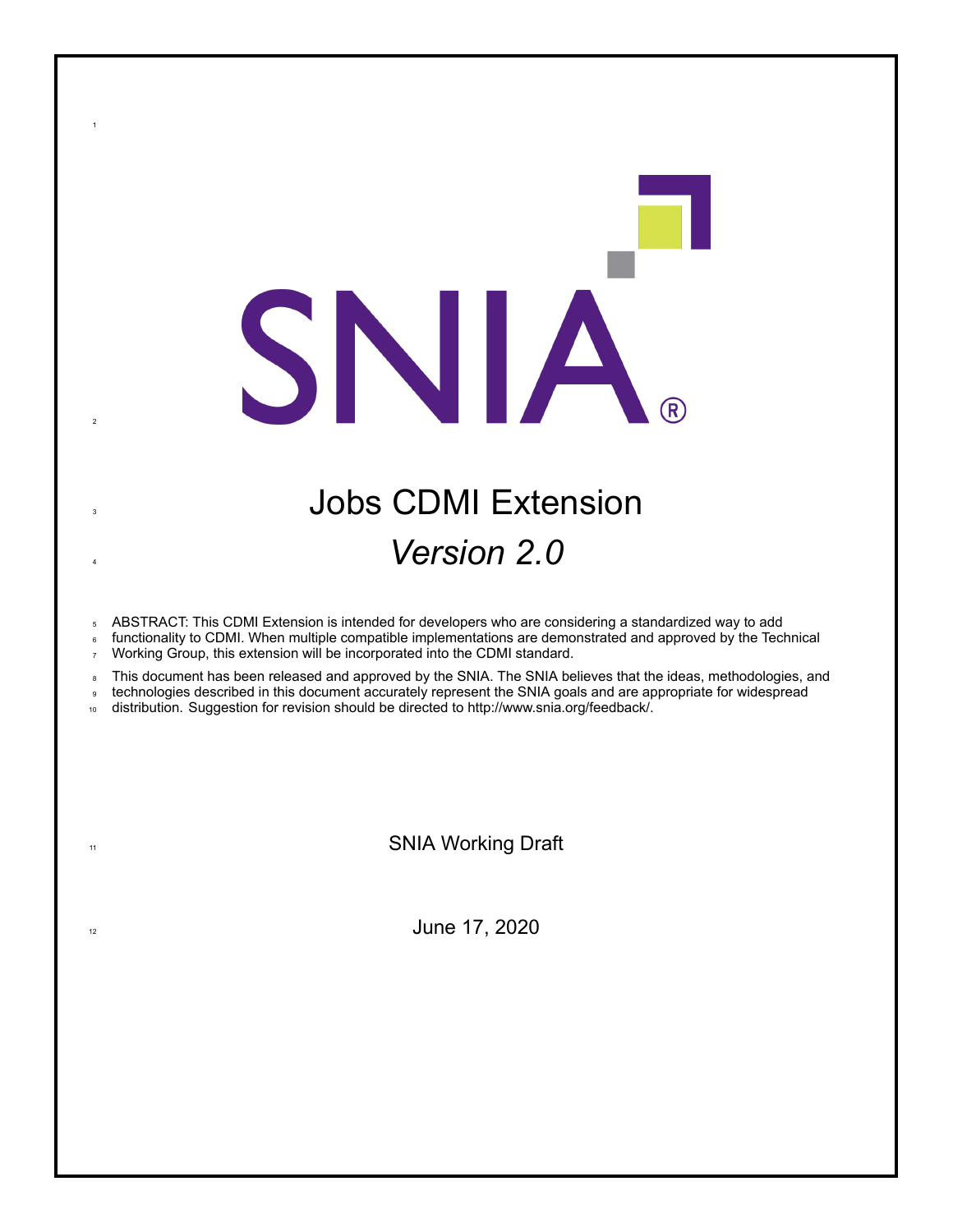<sup>13</sup> USAGE

Copyright © 2020 SNIA. All rights reserved. All other trademarks or registered trademarks are the property of their 15 respective owners.

<sup>16</sup> The SNIA hereby grants permission for individuals to use this document for personal use only, and for corporations and

<sup>17</sup> other business entities to use this document for internal use only (including internal copying, distribution, and display) provided that:

<sup>19</sup> 1. Any text, diagram, chart, table or definition reproduced shall be reproduced in its entirety with no alteration, and,

<sup>20</sup> 2. Any document, printed or electronic, in which material from this document (or any portion hereof) is reproduced shall <sub>21</sub> acknowledge the SNIA copyright on that material, and shall credit the SNIA for granting permission for its reuse.

<sub>22</sub> Other than as explicitly provided above, you may not make any commercial use of this document, sell any excerpt or <sup>23</sup> this entire document, or distribute this document to third parties. All rights not explicitly granted are expressly reserved

<sup>24</sup> to SNIA.

<sup>25</sup> Permission to use this document for purposes other than those enumerated above may be requested by emailing <sup>26</sup> tcmd@snia.org. Please include the identity of the requesting individual or company and a brief description of the pur-

<sup>27</sup> pose, nature, and scope of the requested use.

28 All code fragments, scripts, data tables, and sample code in this SNIA document are made available under the following <sup>29</sup> license:

30 BSD 3-Clause Software License

31 Copyright (c) 2020, The Storage Networking Industry Association.

<sup>32</sup> Redistribution and use in source and binary forms, with or without modification, are permitted provided that the following 33 conditions are met:

<sup>34</sup> \* Redistributions of source code must retain the above copyright notice, this list of conditions and the following disclaimer.

<sup>35</sup> \* Redistributions in binary form must reproduce the above copyright notice, this list of conditions and the following <sup>36</sup> disclaimer in the documentation and/or other materials provided with the distribution.

<sup>37</sup> \* Neither the name of The Storage Networking Industry Association (SNIA) nor the names of its contributors may be <sup>38</sup> used to endorse or promote products derived from this software without specific prior written permission.

<sup>39</sup> THIS SOFTWARE IS PROVIDED BY THE COPYRIGHT HOLDERS AND CONTRIBUTORS "AS IS" AND ANY EX-<sup>40</sup> PRESS OR IMPLIED WARRANTIES, INCLUDING, BUT NOT LIMITED TO, THE IMPLIED WARRANTIES OF MER-

<sup>41</sup> CHANTABILITY AND FITNESS FOR A PARTICULAR PURPOSE ARE DISCLAIMED. IN NO EVENT SHALL THE

<sup>42</sup> COPYRIGHT OWNER OR CONTRIBUTORS BE LIABLE FOR ANY DIRECT, INDIRECT, INCIDENTAL, SPECIAL,

<sup>43</sup> EXEMPLARY, OR CONSEQUENTIAL DAMAGES (INCLUDING, BUT NOT LIMITED TO, PROCUREMENT OF SUB-

<sup>44</sup> STITUTE GOODS OR SERVICES; LOSS OF USE, DATA, OR PROFITS; OR BUSINESS INTERRUPTION) HOWEVER

<sup>45</sup> CAUSED AND ON ANY THEORY OF LIABILITY, WHETHER IN CONTRACT, STRICT LIABILITY, OR TORT (INCLUD-<sup>46</sup> ING NEGLIGENCE OR OTHERWISE) ARISING IN ANY WAY OUT OF THE USE OF THIS SOFTWARE, EVEN IF

ADVISED OF THE POSSIBILITY OF SUCH DAMAGE.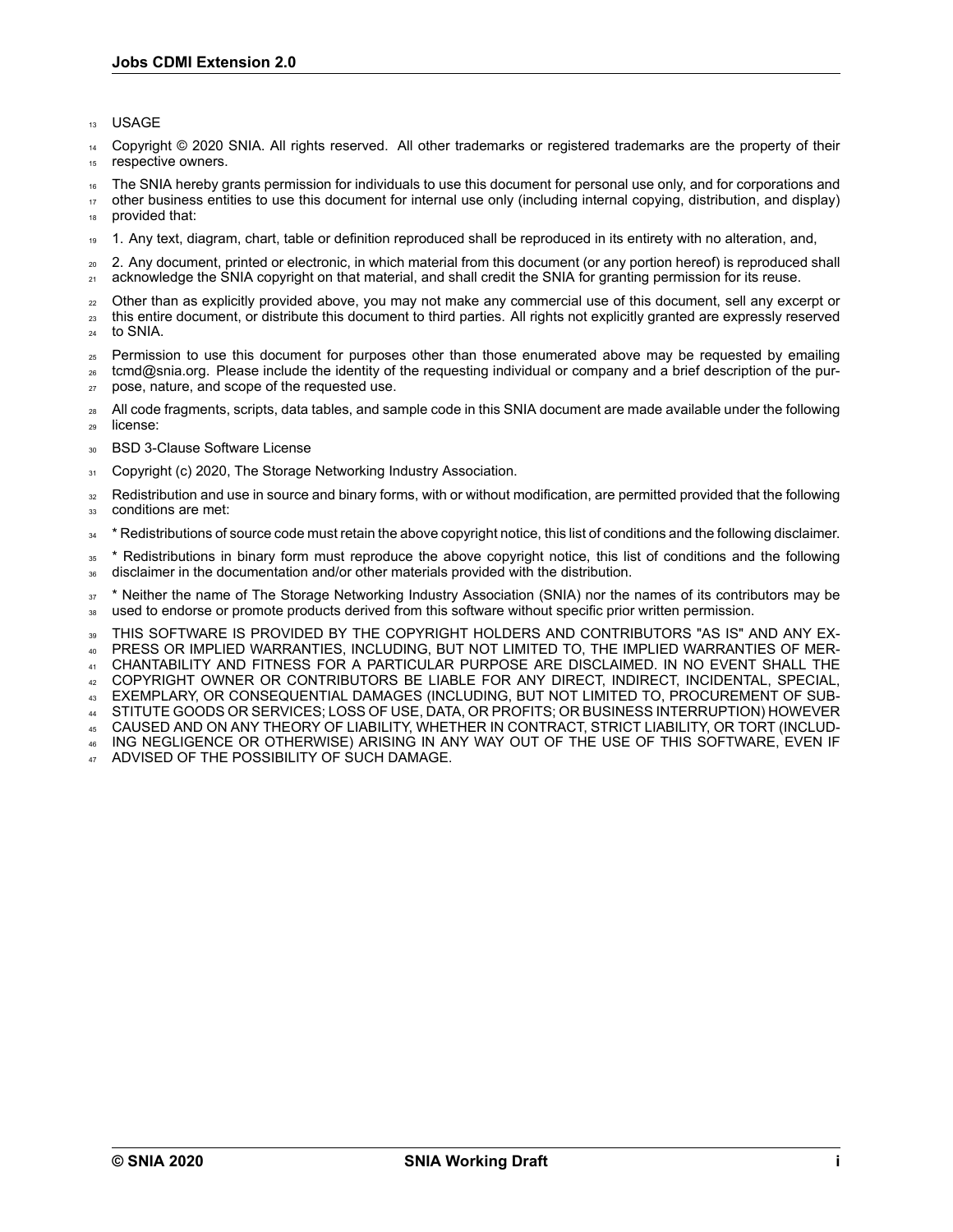- <sup>48</sup> DISCLAIMER
- 49 The information contained in this publication is subject to change without notice. The SNIA makes no warranty of any
- <sup>50</sup> kind with regard to this specification, including, but not limited to, the implied warranties of merchantability and fitness for
- 51 a particular purpose. The SNIA shall not be liable for errors contained herein or for incidental or consequential damages
- 52 in connection with the furnishing, performance, or use of this specification.
- 53 Suggestions for revisions should be directed to https://www.snia.org/feedback/.

54 Copyright © 2020 SNIA. All rights reserved. All other trademarks or registered trademarks are the property of their

<sup>55</sup> respective owners.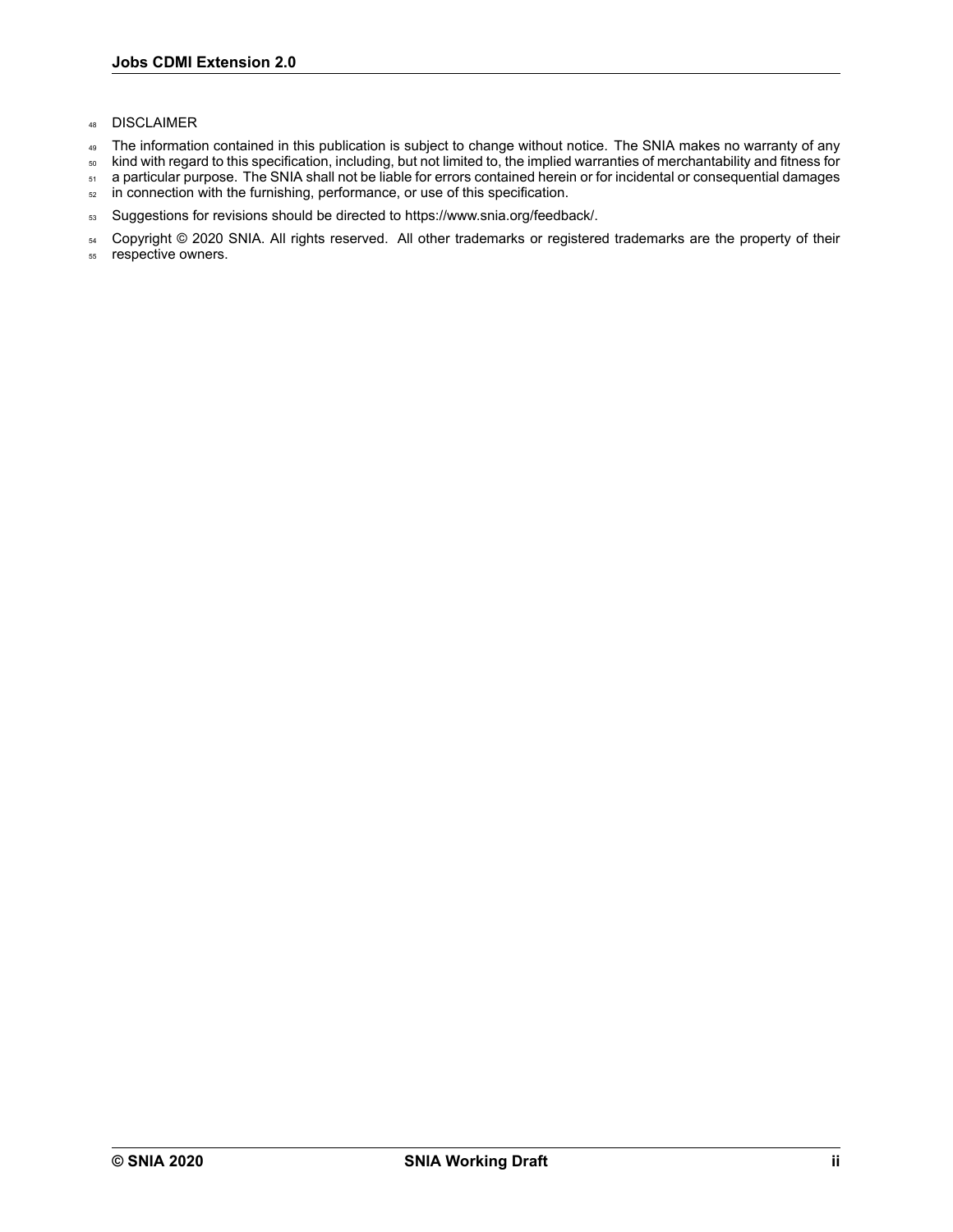## **Contents**

|    |     | 57 Clause 1: Jobs CDMI Extension |
|----|-----|----------------------------------|
|    |     |                                  |
| 59 |     |                                  |
|    |     | 60 Clause 2: Jobs                |
| 61 |     |                                  |
| 62 |     |                                  |
| 63 |     |                                  |
| 64 |     |                                  |
| 65 |     |                                  |
| 66 |     |                                  |
| 67 |     |                                  |
| 68 | 28. |                                  |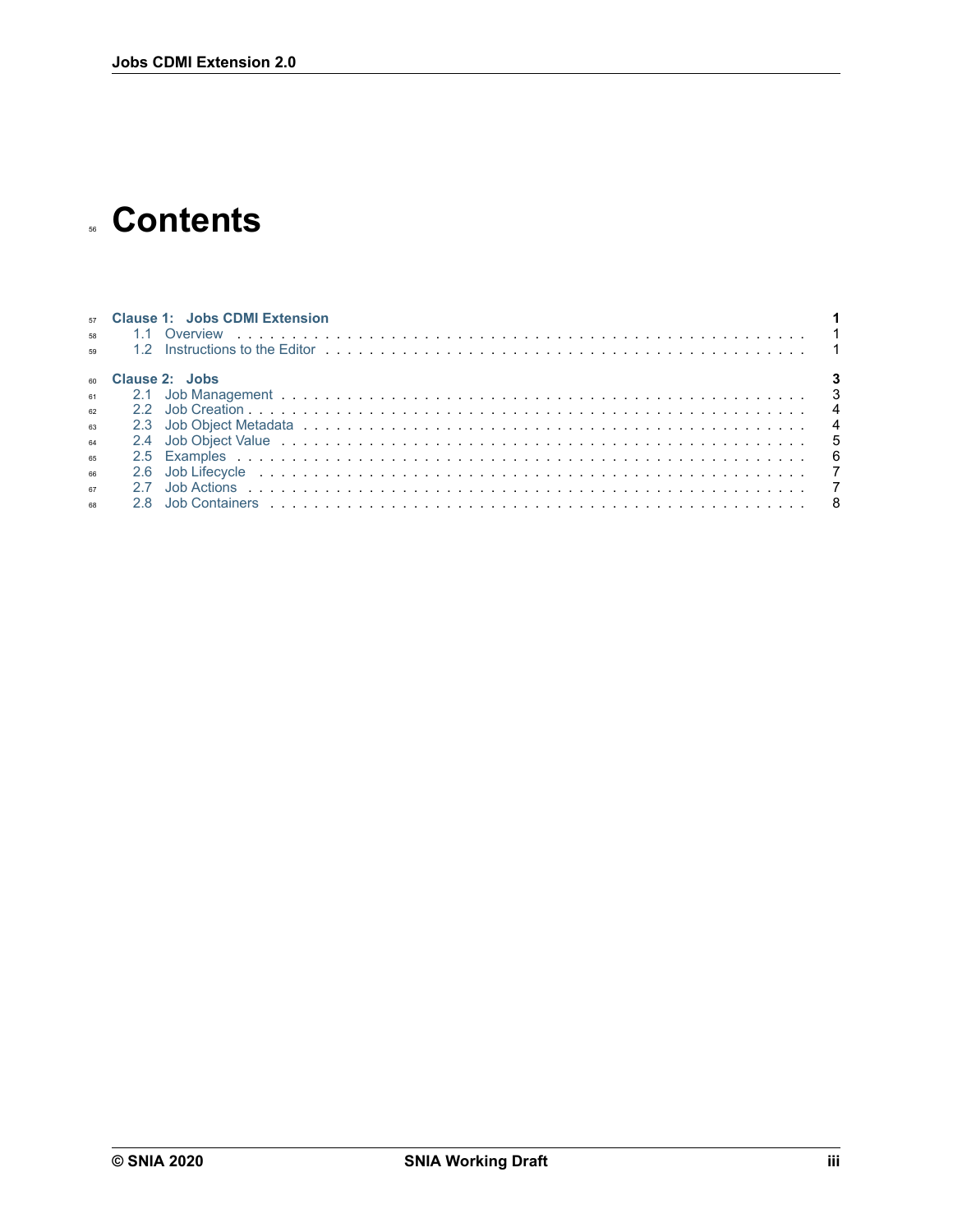## <span id="page-4-0"></span>**Clause 1**

## **Jobs CDMI Extension**

#### <span id="page-4-1"></span>**1.1 Overview**

 Some CDMI systems allow jobs (such as deletion, changing metadata, scanning for viruses, etc.) to be performed against CDMI objects. In such a system, multiple jobs may be performed simultaneously against the same or multiple objects. In these systems, the client needs be able to track the status of a job separately from the objects on which the jobs act. Jobs may also be batched, and a method is needed to track the status for the batch job independently of individual jobs that comprise the batch job.

 $\pi$  This extension proposes a new type of data object to handle these requirements. The job data object (extended in a

 similar manner as a query queue object) may be used to define, perform, and track job status independently from the objects on which the job is acting.

### <span id="page-4-2"></span>**1.2 Instructions to the Editor**

81 To merge this extension into the CDMI 2.0.0 specification, make the following changes:

- 82 1. Insert into preamble/terms.txt, as follows:
- **x.x**
- <sup>84</sup> **job |br|** a data object that defines and manages one or more job actions that may be performed against one or more CDMI objects (job targets) **|br|**
- **x.x**
- <sup>87</sup> **job action |br|** a specific change in state performed on a per CDMI object basis as a consequence of a job being run 88 against a CDMI object
- Note: Examples include deletion, metadata changes, thumbnail creation, etc. **|br|**
- **x.x**

**job container |br|** a CDMI container object that is capable of storing CDMI job objects **|br|**

- **x.x**
- **job state |br|** a value used to control the runtime state of a job
- Note: Examples include start, stop, and cancel. **|br|**
- **x.x**
- **job target |br|** the set of CDMI objects against which a job performs actions **|br|**
- 97 2. Add an entry to the end of the table starting on line 135 of cdmi\_advanced/cdmi\_capability\_object.txt, as follows: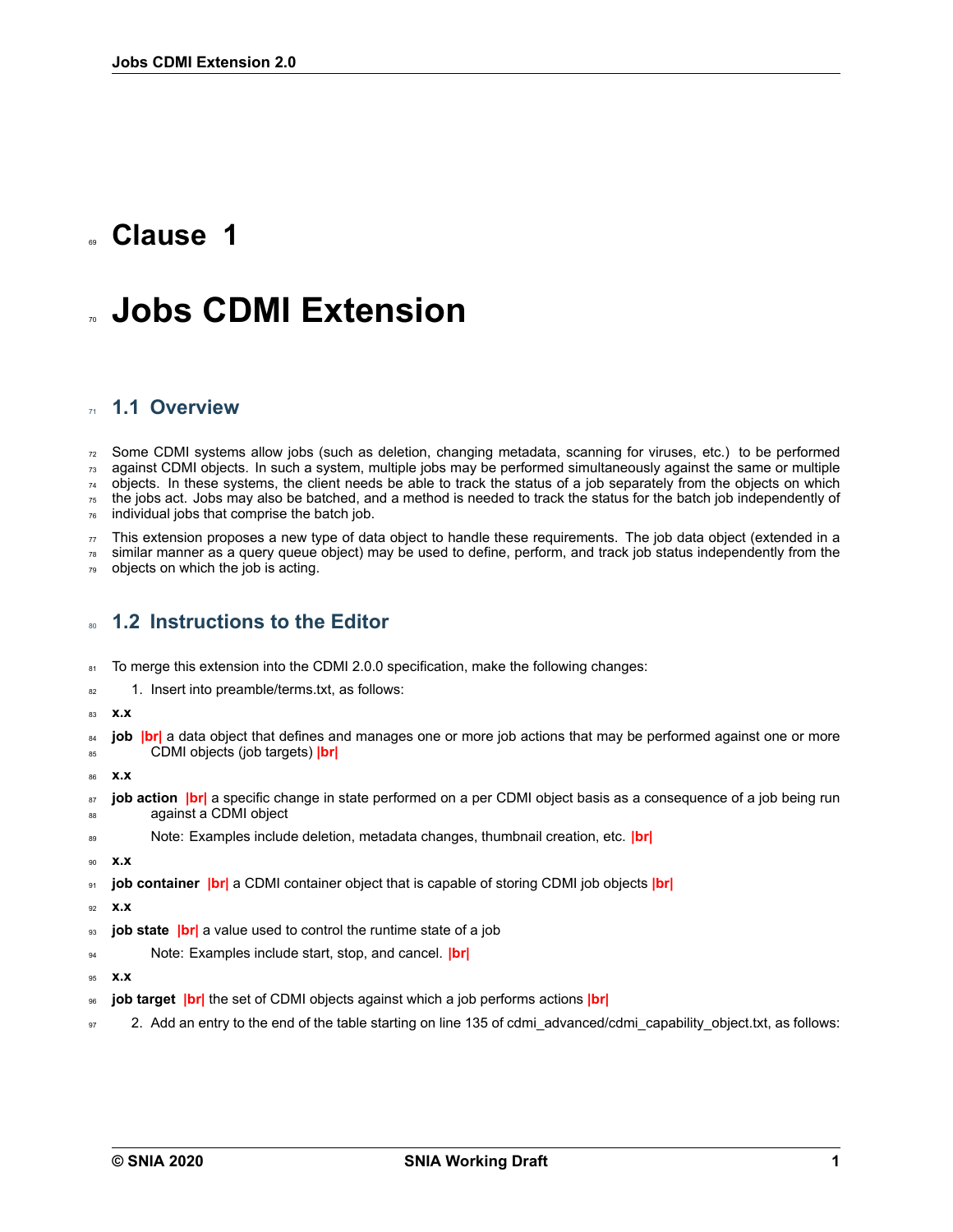| Capability name            | Tvpe        | Definition                                                                                                |
|----------------------------|-------------|-----------------------------------------------------------------------------------------------------------|
| cdmi jobs                  | JSON string | If present and "true", the CDMI server supports job<br>data obiects.                                      |
| cdmi jobs global container | JSON string | If present and "true", contains the URI for the<br>container for all job data objects in the CDMI server. |

#### Table 1: System-wide capabilities

#### 98 3. Add an entry to the end of the table starting on line 451 of cdmi\_advanced/cdmi\_capability\_object.txt, as follows:

#### Table 2: Capabilities for data system metadata

| Capability name            | Type         | <b>Definition</b>                                                                                                                                           |
|----------------------------|--------------|-------------------------------------------------------------------------------------------------------------------------------------------------------------|
| cdmi job container actions | JSON strings | JSON array of $\parallel$ If present, lists the job action strings that may be<br>requested for child job data objects created within a<br>given container. |

#### 99 4. Add an entry to the end of the table starting on line 612 of cdmi advanced/cdmi capability object.txt, as follows:

| Table 3: Capabilities for data objects       |  |                                                                     |  |  |  |  |
|----------------------------------------------|--|---------------------------------------------------------------------|--|--|--|--|
| Capability name<br>Definition<br><b>Type</b> |  |                                                                     |  |  |  |  |
| cdmi job states                              |  | JSON array of   If present, lists the job state strings that may be |  |  |  |  |
|                                              |  | $JSON$ strings $\parallel$ specified by a client.                   |  |  |  |  |

#### 100 5. Add an entry to the end of the table starting on line 662 of cdmi\_advanced/cdmi\_capability\_object.txt, as follows:

#### Table 4: Capabilities for container objects

| Capability name            | Tvpe          | Definition                                               |
|----------------------------|---------------|----------------------------------------------------------|
| cdmi create job container  | JSON array of | If present, indicates that the container allows the      |
|                            | JSON strings  | creation of job container objects and shall list the job |
|                            |               | action strings supported for child job containers.       |
| cdmi create job dataobject | JSON string   | If present and " $true$ ", indicates that the container  |
|                            |               | allows the creation of job data objects.                 |

#### 101 6. Add an entry to the end of the table starting on line 216 of cdmi\_advanced/cdmi\_metadata.txt, as follows:

#### Table 5: Data system metadata

| Metadata name                                   | Type                                                 | Description                                                                                                                                                                                                                                            | Requirement |
|-------------------------------------------------|------------------------------------------------------|--------------------------------------------------------------------------------------------------------------------------------------------------------------------------------------------------------------------------------------------------------|-------------|
| cdmi job container<br>$\leftrightarrow$ actions | <b>JSON</b><br>array<br>of<br><b>JSON</b><br>strings | Contains a list of requested job actions to be<br>permitted for job data objects created in the container.<br>The job action strings that may be requested are<br>indicated in the "cdmi_job_container_actions"<br>capability of the parent container. | Optional    |
|                                                 |                                                      | If all supported actions are to be requested, the string<br>"ALL" shall be used.                                                                                                                                                                       |             |

#### 102 7. Add an entry to the end of the table starting on line 533 of cdmi\_advanced/cdmi\_metadata.txt, as follows:

#### Table 6: Provided values of data system metadata

| Metadata name                                            | Tvpe                                          | <b>Description</b>                                                                                  | Requirement |
|----------------------------------------------------------|-----------------------------------------------|-----------------------------------------------------------------------------------------------------|-------------|
| cdmi job container<br>$\leftrightarrow$ actions provided | JSON<br>array<br>οf<br><b>JSON</b><br>strings | Contains a list of job actions that are permitted for job<br>data objects created in the container. | Optional    |

103 8. Create new clause, "cdmi\_jobs.txt" after existing clause 25 "Data Object Versions", as follows.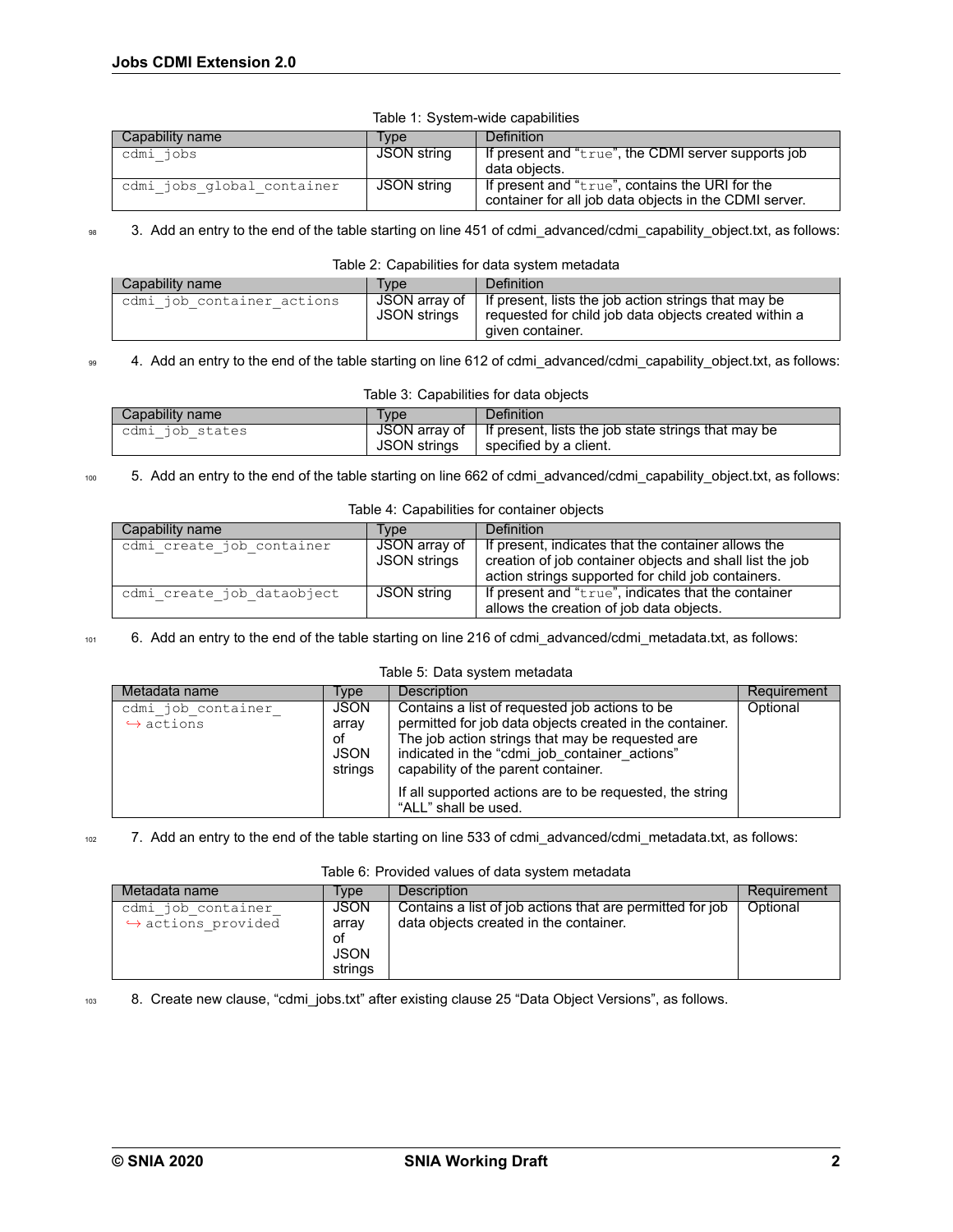## <span id="page-6-0"></span>**Clause 2**

## <sup>105</sup> **Jobs**

#### <span id="page-6-1"></span><sup>106</sup> **2.1 Job Management**

107 A cloud storage system may optionally implement job management functionality. Job implementation is indicated by the <sup>108</sup> presence of the cloud storage systemwide capabilities for jobs and requires support for CDMI data objects.

<sup>109</sup> Jobs allow arbitrary systemdefined actions (such as deletion, metadata changes, thumbnail creation, virus scanning, <sup>110</sup> etc.) to be performed against one or more stored CDMI objects. In addition, multiple jobs may perform actions against 111 a single CDMI object. By creating a well-defined "job" object, clients may define jobs, specify which action is to be 112 performed, specify which objects the action is to be performed against, monitor the status, and control the operation of 113 the job in an interoperable and extensible manner.

114 In addition, multiple jobs may be batched together to apply actions sequentially for each target CDMI object. Such <sup>115</sup> a batch job may affect multiple objects, and each job may progress at a different rate. The client cares about the <sup>116</sup> overall status of its job, not the status on each object that the job affects. Tracking the job completion status in the 117 completionStatus and percentComplete fields of the data object as described in clause %s is not adequate for 118 such systems.

<sup>119</sup> These problems are solved by tracking the job status in a separate CDMI job data object. The job data object provides 120 access to the completion status and percent complete of the job itself, along with other information required to define, 121 monitor, and control the job.

<sup>122</sup> Jobs may be stored in container objects or may exist as standalone data objects with no parent container.

<sup>123</sup> Cloud storage systems should consider implementing support for job data objects when the system supports the follow- $124$  ing types of client-controlled activities:

<sup>125</sup> • Server-side transformative operations: If the system allows a client to request that an operation be performed 126 against a CDMI data object, the user should initiate and manage the operation through the jobs interface.

<sup>127</sup> • Batch jobs: When running batch jobs that include multiple individual actions, the user needs to track the status <sup>128</sup> for the jobs as the aggregate of the independent tasks.

- <sup>129</sup> Multi-threading: If it is possible for multiple jobs to be performed on the same object simultaneously, the user <sup>130</sup> needs to track the status of each job independently.
- <sup>131</sup> Long-running jobs: If jobs are run continuously, the user needs to be able to monitor and control the job.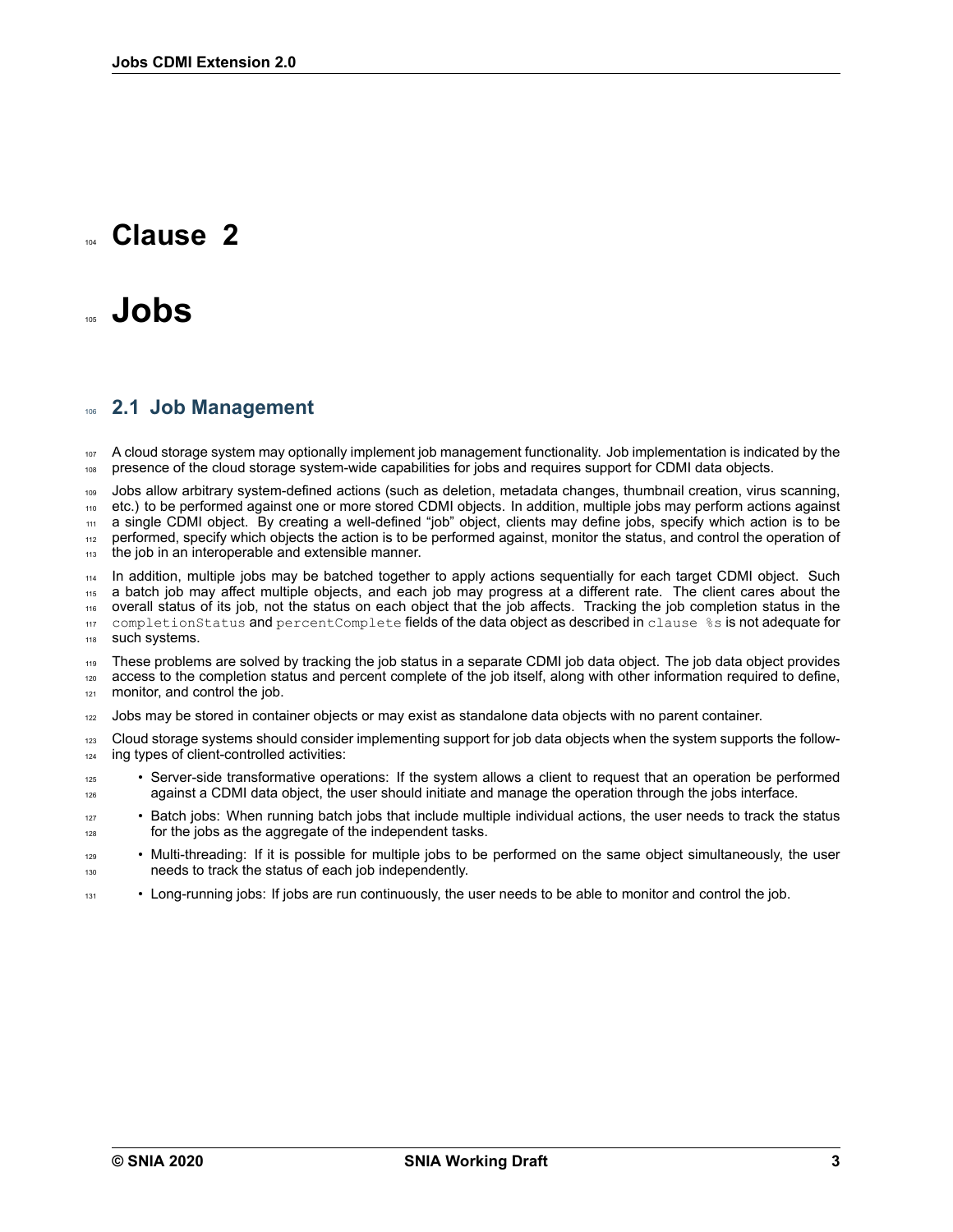## <span id="page-7-0"></span><sup>132</sup> **2.2 Job Creation**

- <sup>133</sup> When a client wishes to create a job data object, it may first check if the system is capable of providing job functionality
- 134 by checking for the presence of the cdmi\_jobs capability in the root container capabilities. If this capability is not
- 135 present, creating a job data object shall be successful, but no job action shall be performed.
- 136 Jobs may be created by CDMI clients and CDMI server internal processes.
- 137 Examples of jobs created by CDMI clients may include:
- 138 deleting data,
- <sup>139</sup> updating metadata, and
- <sup>140</sup> serialization.
- 141 Examples of jobs created by internal system processes may include:
- data migration,
- <sup>143</sup> virus scans,
- <sup>144</sup> search indexing, and
- periodic backups.
- 146 CDMI clients may create jobs through a variety of methods:

<sup>147</sup> A client may create a job data object without specifying a location by performing a POST operation. In this case, the <sup>148</sup> system shall create the job in a job container and return an HTTP response code of 202 Accepted. The URI for newly 149 created job object shall be returned in an HTTP Location response header.

<sup>150</sup> A client may create a job data object at a specific location by performing a PUT operation. Only containers with a 151 cdmi job dataobject capability shall allow job data objects to be created. The semantics for this are the same as 152 other data objects.

<sup>153</sup> A client may view and access jobs created by internal system processes through the job container. To get a list of 154 system-created jobs, clients may list the children of the container.

## <span id="page-7-1"></span><sup>155</sup> **2.3 Job Object Metadata**

 $156$  When a client creates a job data object, the presence of the metadata item cdmigiob state indicates that the data 157 object represents a job.

158 Metadata, including the cdmigob state metadata item may be changed by a client. If the cdmigiob state meta-

159 data item is removed, that indicates that the job data object shall no longer manage jobs; instead, it shall be treated as 160 a regular CDMI data object by the CDMI server.

The metadata items for a job data object are shown in [Table 7](#page-7-2).

| Table 7: Job data object metadata |  |  |
|-----------------------------------|--|--|
|-----------------------------------|--|--|

<span id="page-7-2"></span>

| Job Metadata Item | Type                  | <b>Description</b>                                                                                                                                                                                                                                                                                                                                                                                                                                  | Requirement |
|-------------------|-----------------------|-----------------------------------------------------------------------------------------------------------------------------------------------------------------------------------------------------------------------------------------------------------------------------------------------------------------------------------------------------------------------------------------------------------------------------------------------------|-------------|
| cdmi job state    | <b>JSON</b><br>string | Controls the desired runtime state of the job. Defined<br>values are one of the following:<br>• Start indicates that the job shall be<br>transitioned to the Processing state.<br>• Pause indicates that the job shall be<br>transitioned to the Idle state.<br>• Cancel indicates that the job shall be<br>transitioned to the Canceled state.<br>Only values specified in the cdmi job states<br>capability shall be accepted by the CDMI server. | Mandatory   |

continues on next page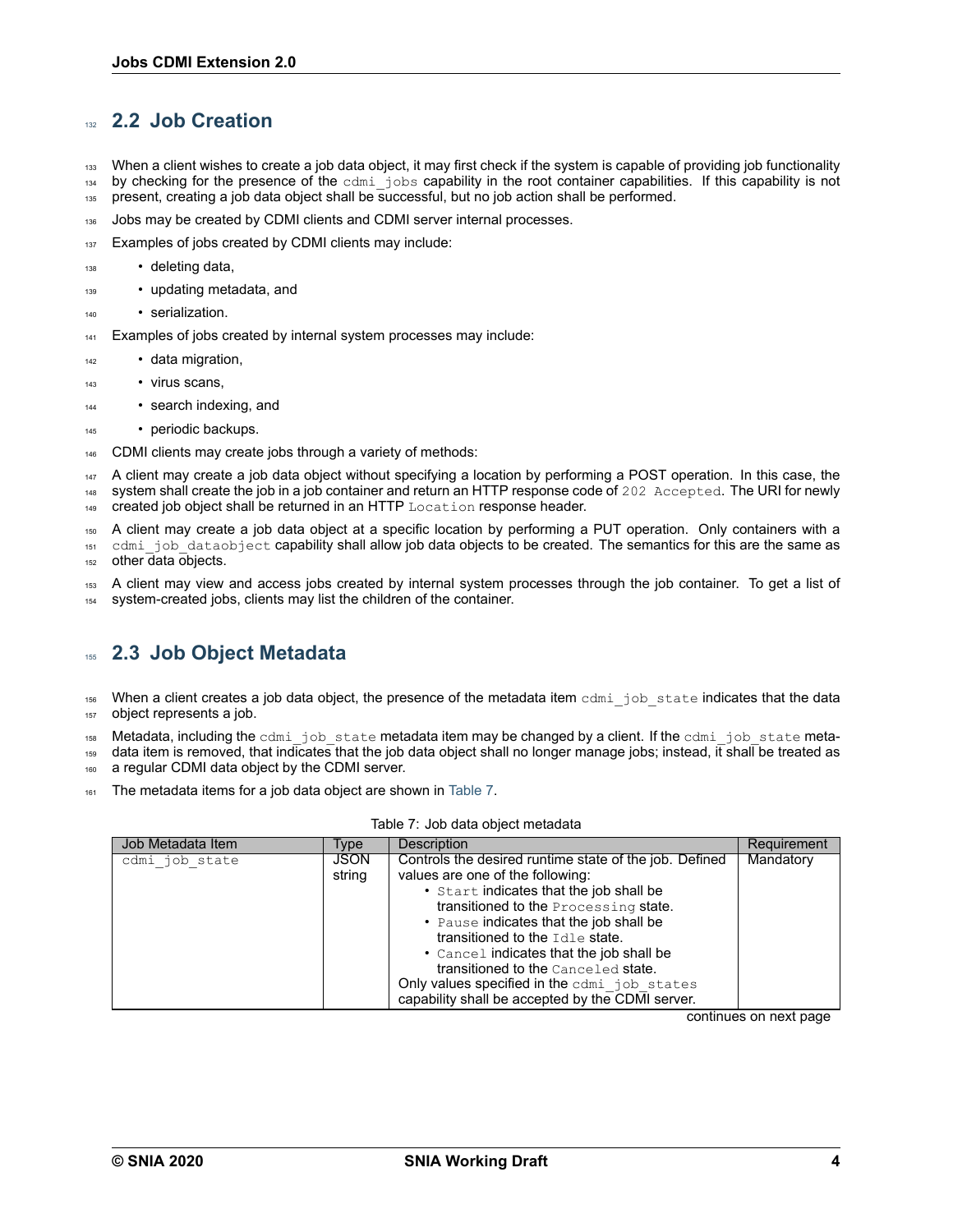| Job Metadata Item                        | Type                  | sonanaoa nom promoas pago<br>Description                                                                                                                                                                                                                                                                                                                                                                                                                                                                                                                                                                                                                                                                                                                                                                | Requirement |
|------------------------------------------|-----------------------|---------------------------------------------------------------------------------------------------------------------------------------------------------------------------------------------------------------------------------------------------------------------------------------------------------------------------------------------------------------------------------------------------------------------------------------------------------------------------------------------------------------------------------------------------------------------------------------------------------------------------------------------------------------------------------------------------------------------------------------------------------------------------------------------------------|-------------|
| cdmi job_status                          | <b>JSON</b><br>string | A string that indicates the status of the job using one<br>of the following values.<br>• Pending indicates that the job object has<br>been created but has not yet started running.<br>• Processing indicates that the job is acting<br>against the specified targets.<br>• Idle indicates that the job has completed<br>acting against the specified targets and will<br>resume if additional targets are specified.<br>• Complete indicates that the job has<br>completed acting against the specified targets<br>and will not resume.<br>• Canceled indicates that the job was canceled<br>before it acted against all of the specified<br>targets.<br>• A string that begins with "Error" indicates that<br>an error prevented the job from acting against<br>one or more of the specified targets. | Mandatory   |
| cdmi job<br>$\rightarrow$ detailedStatus | <b>JSON</b><br>string | A message indicating what the job is currently doing<br>or indicating the details about the error if it failed.                                                                                                                                                                                                                                                                                                                                                                                                                                                                                                                                                                                                                                                                                         | Optional    |
| cdmi job                                 | JSON                  | The value shall be an integer numeric value from 0                                                                                                                                                                                                                                                                                                                                                                                                                                                                                                                                                                                                                                                                                                                                                      | Optional    |
| $\rightarrow$ percentComplete            | string                | through 100.                                                                                                                                                                                                                                                                                                                                                                                                                                                                                                                                                                                                                                                                                                                                                                                            |             |
| cdmi job startTime                       | <b>JSON</b>           | When present, this metadata item indicates the time                                                                                                                                                                                                                                                                                                                                                                                                                                                                                                                                                                                                                                                                                                                                                     | Optional    |
|                                          | string                | when the job started in ISO-8601 format (see %s).                                                                                                                                                                                                                                                                                                                                                                                                                                                                                                                                                                                                                                                                                                                                                       |             |
| cdmi job endTime                         | <b>JSON</b>           | When present, this metadata item indicates the time                                                                                                                                                                                                                                                                                                                                                                                                                                                                                                                                                                                                                                                                                                                                                     | Optional    |
|                                          | string                | when the job completed, was halted, or went into an                                                                                                                                                                                                                                                                                                                                                                                                                                                                                                                                                                                                                                                                                                                                                     |             |
|                                          |                       | error status in ISO-8601 format (see $\text{\textdegree s}$ s).                                                                                                                                                                                                                                                                                                                                                                                                                                                                                                                                                                                                                                                                                                                                         |             |

| Table 7 - continued from previous page |  |
|----------------------------------------|--|
|                                        |  |

## <span id="page-8-0"></span><sup>162</sup> **2.4 Job Object Value**

163 When a client creates a job data object, the JSON fields described in Table 127 shall be provided as the value of the <sup>164</sup> data object.

- 165 The value of a job data object shall be immutable once created.
- 166 The value of a job data object are shown in [Table 8](#page-8-1).

| Table 8: Job data object value |  |
|--------------------------------|--|
|--------------------------------|--|

<span id="page-8-1"></span>

| Job Value JSON item | Type                  | Description                                                                                                                                                                                                                                   | Requirement |
|---------------------|-----------------------|-----------------------------------------------------------------------------------------------------------------------------------------------------------------------------------------------------------------------------------------------|-------------|
| cdmi job action     | <b>JSON</b><br>string | A system-defined identifier that indicates what action<br>should be performed against each CDMI object that<br>the job targets.                                                                                                               | Mandatory   |
|                     |                       | Job actions defined as part of the CDMI specification<br>(see 2.7) begin with the prefix cdmi job action.<br>Job actions defined by vendors should begin with a<br>reverse DNS notation such as org. snia. to prevent<br>namespace conflicts. |             |
|                     |                       | Only job actions specified in the data system<br>metadata items listed in<br>cdmi job container actions provided of<br>the parent container of the job data object shall be<br>supported.                                                     |             |

continues on next page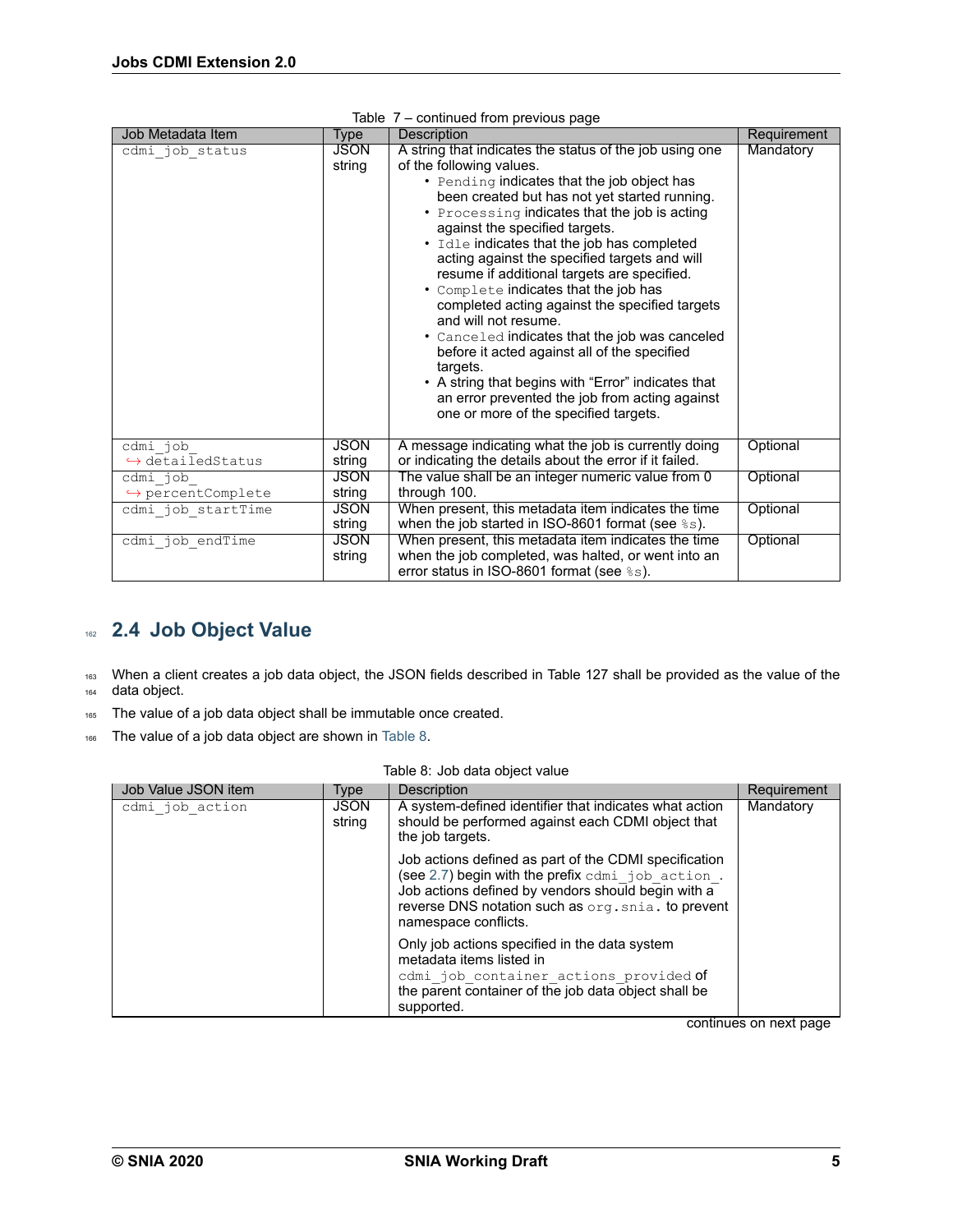| Job Value JSON item    | <b>Type</b>                 | . <b>. .</b><br>Description                                                                                                                                                                                                                               | Requirement |
|------------------------|-----------------------------|-----------------------------------------------------------------------------------------------------------------------------------------------------------------------------------------------------------------------------------------------------------|-------------|
| cdmi job action params | <b>JSON</b><br>object<br>or | Contains job action-specific parameters that control<br>how a job action behaves.  raw:: latex<br>vspace*{1ex}                                                                                                                                            | Optional    |
|                        | <b>JSON</b>                 | For example, a thumbnail action may take                                                                                                                                                                                                                  |             |
|                        | array                       | parameters that indicate the height and width and/or                                                                                                                                                                                                      |             |
|                        |                             | desired size, output format, etc.                                                                                                                                                                                                                         |             |
| cdmi job target        | <b>JSON</b>                 | Indicates against which CDMI objects the job action                                                                                                                                                                                                       | Mandatory   |
|                        | array                       | is performed.  raw:: latex                                                                                                                                                                                                                                |             |
|                        | οf                          | vspace*{1ex}                                                                                                                                                                                                                                              |             |
|                        | <b>JSON</b><br>strings      | Contains either an array of URIs to CDMI objects<br>against which the job action shall be performed or a<br>single URI to a CDMI queue. Each value enqueued<br>in the queue is a URI to a CDMI object against which<br>the job action shall be performed. |             |
|                        |                             | For details on how queues are used with jobs, see<br>FIXME.                                                                                                                                                                                               |             |
| cdmi job results       | <b>JSON</b><br>string       | Contains the URI to a CDMI queue that is used to<br>indicate the results of performing a job.                                                                                                                                                             | Optional    |
|                        |                             | If present, the job shall enqueue a job-defined result<br>value of performing the action against each job target.                                                                                                                                         |             |
| cdmi job autodelete    | <b>JSON</b><br>string       | Contains the length of time in seconds the job data<br>object shall be retained after the job status transitions<br>to "Complete" or "Canceled".                                                                                                          | Optional    |
|                        |                             | If this field is not present, the job shall not be<br>automatically deleted.                                                                                                                                                                              |             |
| cdmi job scheduleTime  | <b>JSON</b>                 | The earliest time that the job shall run, specified in                                                                                                                                                                                                    | Optional    |
|                        | string                      | ISO-8601 format (see %s). The job shall be                                                                                                                                                                                                                |             |
|                        |                             | scheduled to run as soon as possible if this field is<br>omitted or if the time specified is earlier than the                                                                                                                                             |             |
|                        |                             | current system time.                                                                                                                                                                                                                                      |             |

|  |  | Table 8 - continued from previous page |  |  |  |
|--|--|----------------------------------------|--|--|--|
|--|--|----------------------------------------|--|--|--|

## <span id="page-9-0"></span><sup>167</sup> **2.5 Examples**

{

}

168 EXAMPLE 1: A CDMI job value that deletes three CDMI objects, then immediately deletes itself:

```
"cdmi_job_action" : "cdmi_job_action_delete",
"cdmi_job_target" : [
    "/cdmi_objectid/00007ED900100DA32EC94351F8970400",
    "/cdmi_objectid/00007ED90010F077F4EB1C99C87524CC",
    "/cdmi_objectid/00007ED90010512EB55A9304EAC5D4AA"
],
"cdmi_job_autodelete" : "0"
```
169 EXAMPLE 2: A CDMI job value that deletes every object enqueued into a notification queue:

```
{
 "cdmi_job_action" : "cdmi_job_action_delete",
 "cdmi_job_target" : "/container/jobs/created_mp3_files_queue"
}
```
170 Jobs may be used in combination with query and notification queues to perform an action against each query result or 171 notification result.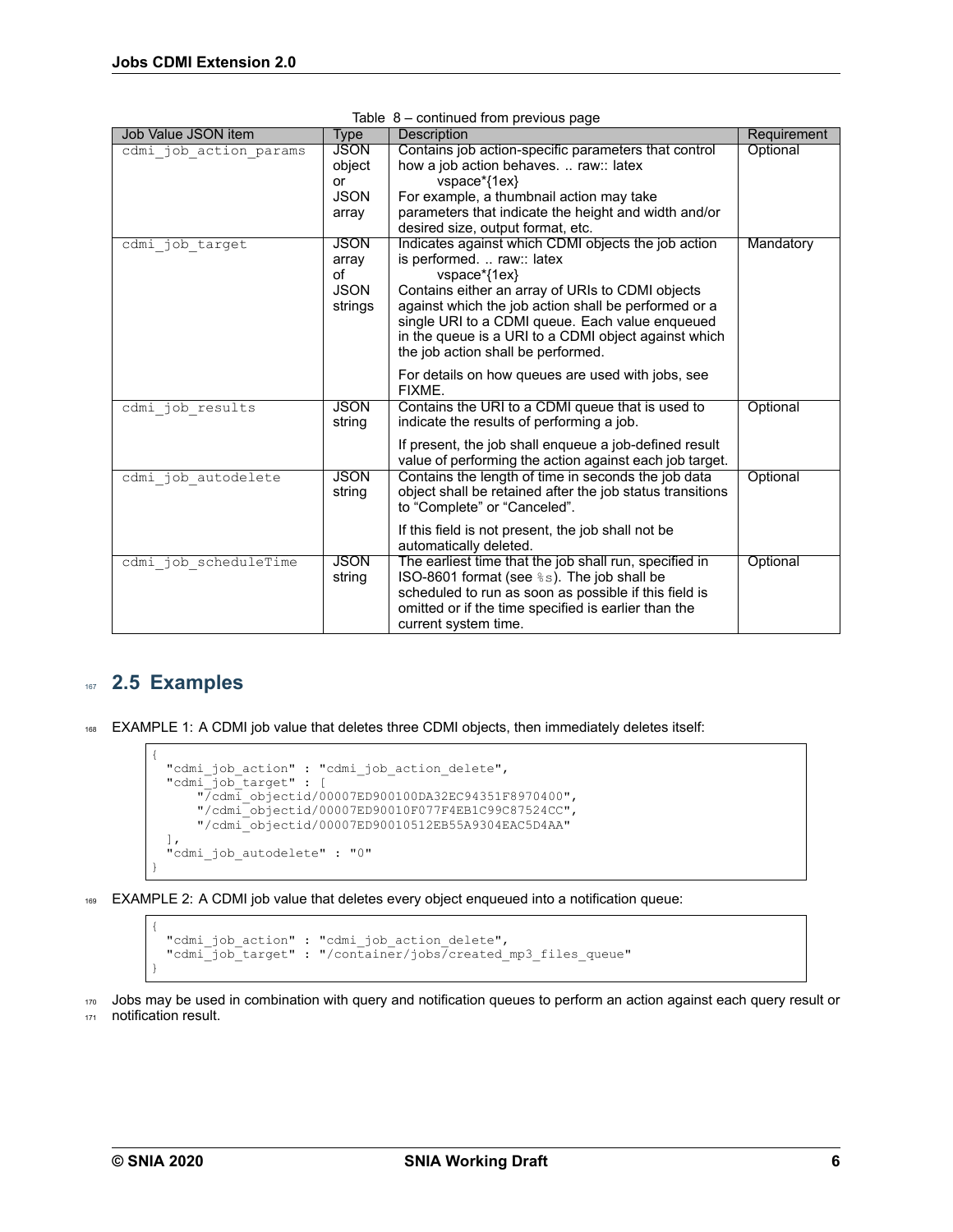### <span id="page-10-0"></span><sup>172</sup> **2.6 Job Lifecycle**

<span id="page-10-2"></span>

173 The defined job status and transitions between status is shown in [Fig. 1.](#page-10-2)

\* Denotes states that can be controlled through the cdmi\_job\_state metadata item

#### Fig. 1: Job Lifecycle

 $174$  The following status values will be reflected in the cdmi job status field of the job data object:

175 Pending, Active, Idle, Completed, Error, and Canceled.

 $176$  The job is created in the Pending state. If it is started, it moves to the Active state. The job may optionally move

 $177$  between the Active and Idle states; however, all systems may not support the Idle state. The job moves to  $Com-$ 

178 pleted, Error, or Canceled once it is finished. The Canceled state is optional, as it may not make sense in some

179 systems. After completion, the job is retained until the client deletes the job or until the  $cdm$  job autodelete pe-

180 riod elapses. The system shall permit the client to start, pause, restart, or cancel a job using the  $\overline{cdmi}$  job state

181 metadata item. This functionality is optional, as the ability to directly control a job depends on the system.

### <span id="page-10-1"></span><sup>182</sup> **2.7 Job Actions**

- 183 A client shall use the cdmi jobs actions system-wide capability to discover which job actions are supported.
- <sup>184</sup> Job actions defined in this international standard are shown in [Table 9.](#page-10-3)

<span id="page-10-3"></span>

|                                  | Table 9: Job actions                                                                                                                                                                                                                                                                                                                                                                                                                                                                                                                                 |
|----------------------------------|------------------------------------------------------------------------------------------------------------------------------------------------------------------------------------------------------------------------------------------------------------------------------------------------------------------------------------------------------------------------------------------------------------------------------------------------------------------------------------------------------------------------------------------------------|
| <b>Job Action</b>                | Description                                                                                                                                                                                                                                                                                                                                                                                                                                                                                                                                          |
| cdmi job action sequential batch | Sequential batch jobs perform two or more jobs one after another<br>against each targeted CDMI object in a specified order.<br>• Sequential batch jobs have the job action identifier of<br>cdmi job action batch sequential.<br>• The action parameters are an ordered JSON array of URIs to<br>other job data objects that define the individual operations to<br>be performed.<br>Each of these component jobs shall not have a job target or<br>job state, as the job target and job state of the<br>sequential batch job shall be used instead. |

continues on next page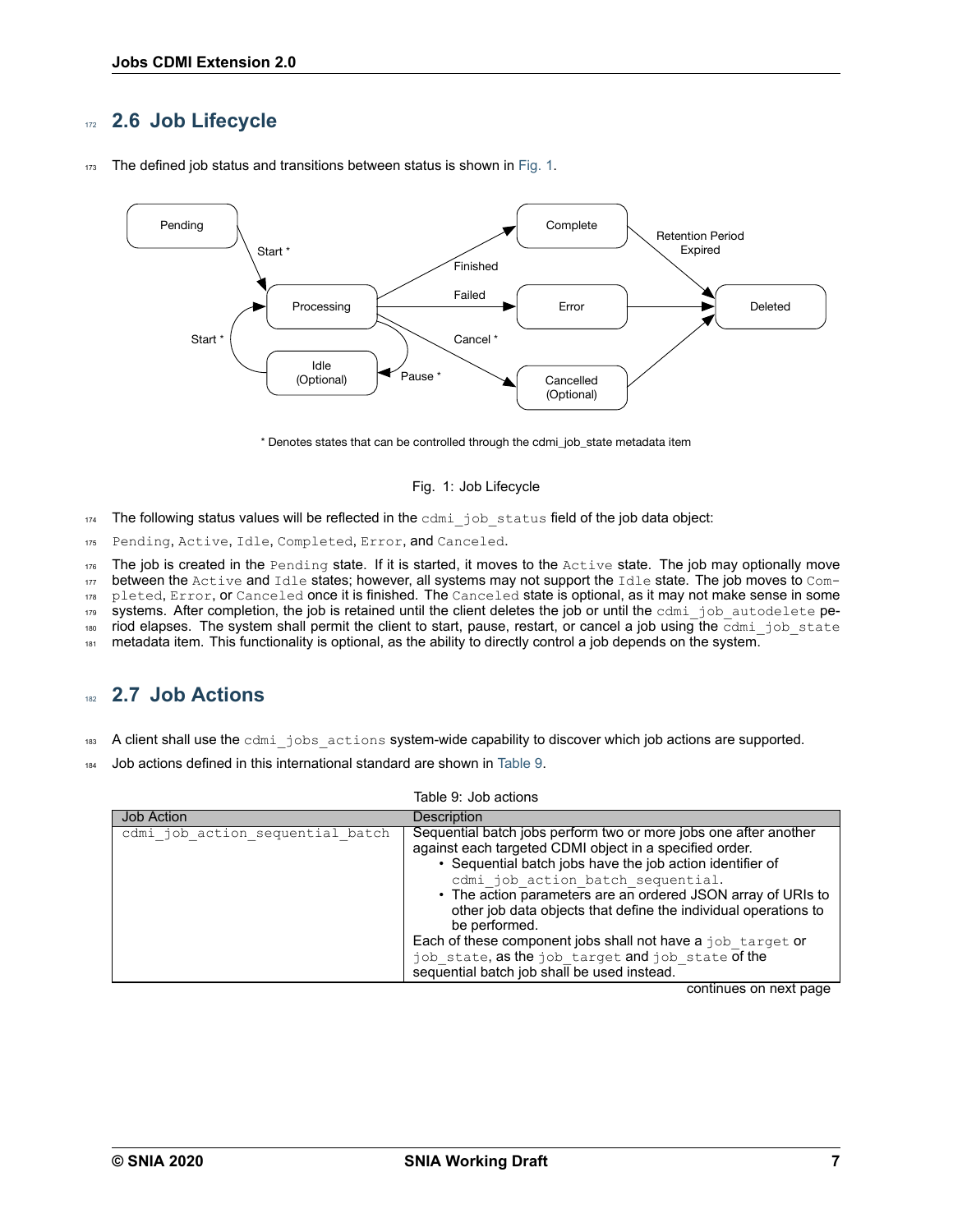| rable 9 – continued from previous page |                                                                                                                                                                                                                                                                                                                                                                                                                                                                                                                                                                                                                                                                                 |  |  |  |
|----------------------------------------|---------------------------------------------------------------------------------------------------------------------------------------------------------------------------------------------------------------------------------------------------------------------------------------------------------------------------------------------------------------------------------------------------------------------------------------------------------------------------------------------------------------------------------------------------------------------------------------------------------------------------------------------------------------------------------|--|--|--|
| <b>Job Action</b>                      | Description                                                                                                                                                                                                                                                                                                                                                                                                                                                                                                                                                                                                                                                                     |  |  |  |
| cdmi_job_action_parallel batch         | Parallel batch jobs perform two or more individual jobs in any order<br>or at the same time against each targeted CDMI object. Parallel<br>batch jobs should only perform job actions that do not alter the<br>target data objects, or unspecified results may occur.<br>• Parallel batch jobs have the job action identifier of<br>cdmi job action batch parallel.<br>• The action parameters are a JSON array of URIs to other job<br>data objects that define the individual operations to be<br>performed.<br>Each of these component jobs shall not have a job target or<br>job state, as the job target and job state of the parallel<br>batch job shall be used instead. |  |  |  |
| cdmi job action delete                 | Deletion jobs delete the target CDMI objects.<br>• Delete jobs have the job action identifier of<br>cdmi job action delete.<br>• No job action parameters are required.                                                                                                                                                                                                                                                                                                                                                                                                                                                                                                         |  |  |  |
| cdmi job_action_update_metadata        | Update metadata jobs manipulate the metadata of target CDMI<br>objects.<br>• Update metadata jobs have the job action identifier of<br>cdmi job action update metadata.<br>• The action parameters are an JSON object that contain or or<br>more of the below three JSON containers:<br>1. The update add contains metadata items to be added<br>to the data object if they don't already exist;<br>2. The update modify contains metadata items to be<br>overwritten if they already exist; and<br>3. The update delete contains metadata items to be<br>removed from the data object.                                                                                         |  |  |  |

|  | Table 9 - continued from previous page                                                                                                                                                                                         |  |
|--|--------------------------------------------------------------------------------------------------------------------------------------------------------------------------------------------------------------------------------|--|
|  | and the second second second second second second second second second second second second second second second second second second second second second second second second second second second second second second seco |  |

## <span id="page-11-0"></span><sup>185</sup> **2.8 Job Containers**

<sup>186</sup> CDMI job container objects store job data objects. Use of job containers is optional in CDMI systems but is mandatory 187 if clients are permitted to create job data objects.

188 Job containers may be dedicated to storing only job data objects, or they may store other containers and data objects, 189 including job data objects. CDMI systems may automatically create job containers, and in such systems, CDMI clients <sup>190</sup> may not have the ability to create or delete job containers. Other systems may allow CDMI clients to create or delete 191 job containers that support storing job data objects that the system or CDMI clients create.

<sup>192</sup> A CDMI system may create and implement a single, global jobs container that CDMI clients may not change. If present, 193 clients locate this global jobs container by the URI specified by the cdmi jobs global container capability de- $194$  scribed in  $\frac{6}{5}$  s.

<sup>195</sup> Systems may allow multiple job containers. Jobs may be grouped in containers along with nonjob data objects. One <sup>196</sup> use of multiple containers is to group jobs by type. Systems may allow CDMI clients to create their own job containers.

<sup>197</sup> When job containers are supported, a CDMI client shall identify job containers using the 198 cdmi job container actions data system metadata capability described in %s.

199 The ability of a CDMI client to create a job container object within a container is indicated by the 200 cdmi\_create\_job\_container container capability described in %s. This capability also indicates any restrictions on  $_{201}$  job actions for a created child job container.

202 Once a job container has been created, the data system metadata of the cdmi job container actions provided <sup>203</sup> contains an array of JSON strings that indicate the allowable actions that may be requested for job data objects that are

 $204$  created within that job container (see  $\S$ s). The system generates this list depending on which actions are supported 205 and which actions are requested in the data system metadata of the cdmi\_job\_container\_actions described in  $28<sup>2</sup>$ 

<sup>207</sup> A system may allow jobs to be created or deleted within a job container. This function is indicated by the capabilities <sup>208</sup> associated with the job container.